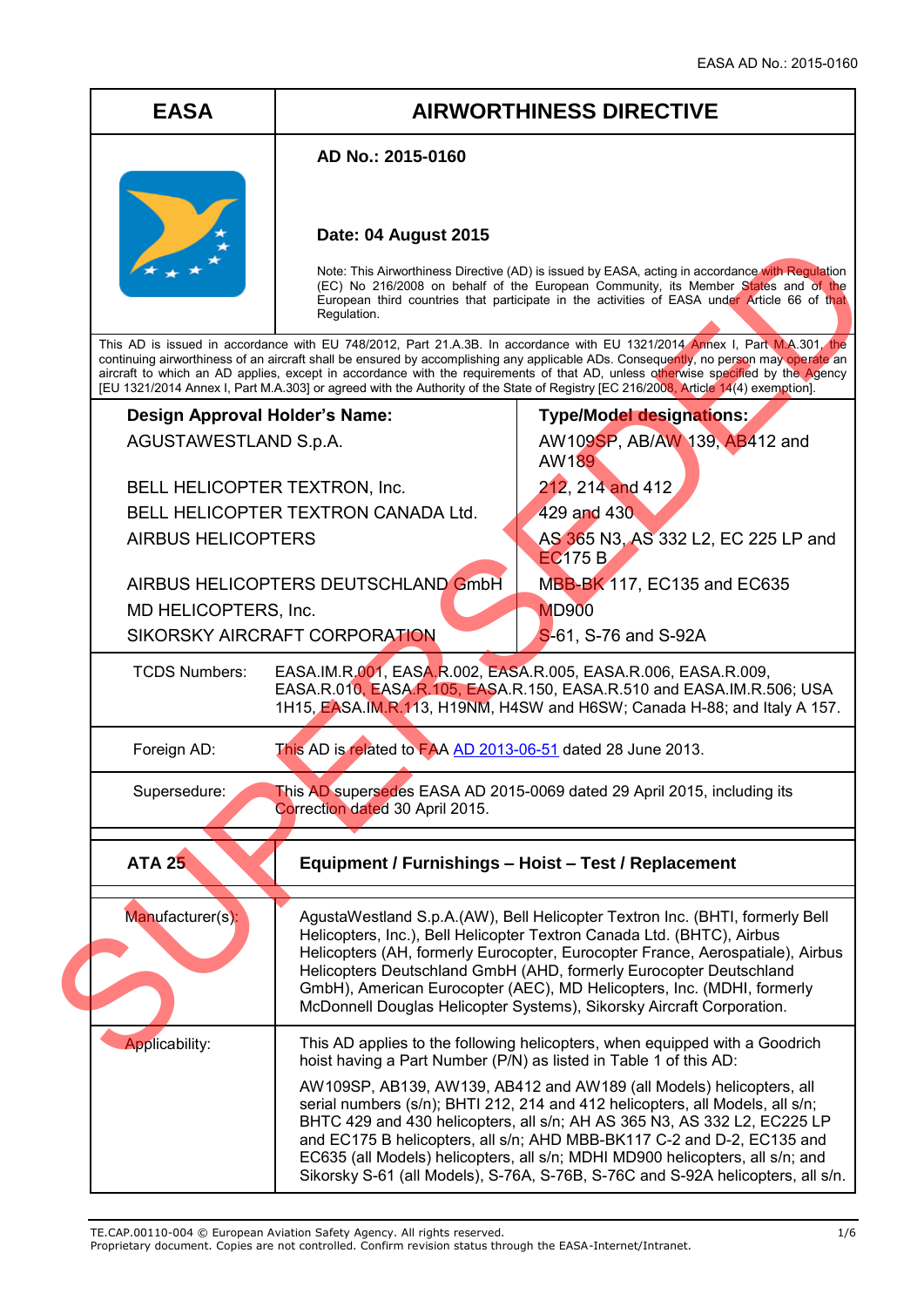| Reason:                    | During a maintenance check flight with a MBB-BK 117 C-2 helicopter, a dummy<br>load of 552 lb (250 kg) was picked up in order to conduct a "maximum load<br>cycle" on the rescue hoist. The cable reeled-out without further command of the<br>operator, causing the test dummy load to impact the ground.                                                                                                                                                                                                                                                                                                                                                                                                                                                                |
|----------------------------|---------------------------------------------------------------------------------------------------------------------------------------------------------------------------------------------------------------------------------------------------------------------------------------------------------------------------------------------------------------------------------------------------------------------------------------------------------------------------------------------------------------------------------------------------------------------------------------------------------------------------------------------------------------------------------------------------------------------------------------------------------------------------|
|                            | The results of further examinations on the subject hoist determined that the<br>overload clutch had failed. The overload clutch design is common to all<br>Goodrich externally mounted rescue hoists listed in Table 1 of this AD.                                                                                                                                                                                                                                                                                                                                                                                                                                                                                                                                        |
|                            | This condition, if not detected and corrected, could lead to further cases of in-<br>flight loss of the hoist load, possibly resulting in injury to persons on the ground<br>or in a hoisting accident.                                                                                                                                                                                                                                                                                                                                                                                                                                                                                                                                                                   |
|                            | To address this unsafe condition, EASA issued a series of ADs (2013-0065-E,<br>2013-0077-E, 2013-0275, 2014-0201, 2014-0254 and 2015-0069, each new<br>AD superseding the previous one) to require identification of the installed hoist<br>and, for affected hoist installations, a repetitive load check/test of the slip value<br>of the overload clutch. Operational and environmental limitations as well as a<br>periodic replacement of the overload clutch have also been incorporated.                                                                                                                                                                                                                                                                           |
|                            | Since EASA AD 2015-0069 was issued, AH, AHD and AW have revised their<br>service publications. In addition, based on information from the field that the<br>majority of overload clutches are set above their design specification and that<br>environmental effects are likely to result in even higher slip points in operation,<br>it has been decided to raise the operational note about functionality to the level<br>of a caution on placard 1.                                                                                                                                                                                                                                                                                                                    |
|                            | Further testing results have concluded that cables having exceeded 1500 lb<br>during two hoist load checks/tests can stay in operation until the next hoist load<br>checks/test.                                                                                                                                                                                                                                                                                                                                                                                                                                                                                                                                                                                          |
|                            | The approval holders have removed in their service publications the instruction<br>to return the clutch if it does not slip by 1500 lb. Due to the fact that the high<br>limit of the clutch is not being tested, there is a potential for a no-slip condition<br>to occur if an overload condition is realised in-flight. Potentially structural<br>elements could then be stressed beyond certified limits, possibly leading to<br>rupture or in case of a broken cable rebound, to the loss of the helicopter. Since<br>the hoists were originally certified with an overload clutch the Agency considers<br>that a no-slip tested overload clutch should be removed through the already<br>implemented reduced Time Between Overhaul of the overload clutch assembly. |
|                            | For the reasons described above, this AD partially retains the requirements of<br><b>EASA AD 2015-0069, which is superseded, introduces the changes described</b><br>above, includes references to the latest service publications from AH, AHD and<br>AW, and removes the lower load limits as previously provided in Appendix 1 of<br>AD 2015-0069, as these are now in the referenced service publications.                                                                                                                                                                                                                                                                                                                                                            |
|                            | The rotorcraft design approval holders are reviewing the reported data from the<br>field load checks to determine whether additional actions are necessary.                                                                                                                                                                                                                                                                                                                                                                                                                                                                                                                                                                                                               |
|                            | This AD is still considered an interim action and further AD action may follow.                                                                                                                                                                                                                                                                                                                                                                                                                                                                                                                                                                                                                                                                                           |
| Effective Date:            | 18 August 2015                                                                                                                                                                                                                                                                                                                                                                                                                                                                                                                                                                                                                                                                                                                                                            |
| Required Action(s)         | Required as indicated, unless accomplished previously:                                                                                                                                                                                                                                                                                                                                                                                                                                                                                                                                                                                                                                                                                                                    |
| and Compliance<br>Time(s): | (1) Within 10 hoist operating cycles or 13 hoist lifts (as applicable, see Note 1<br>of this AD) after the effective date of this AD, determine the P/N of the hoist<br>installed on the helicopter and, if a Goodrich hoist is installed with a P/N<br>listed in Table 1 of this AD, accomplish a records check to determine<br>whether, during any previous hoist load check/test, a cable was load-tested<br>(average of 5 pulls) at 1 500 lb [680 kg] or more. If any cable is identified to<br>have exceeded this limit during three or more hoist load checks/tests,<br>before next hoist operation, replace the affected cable with a serviceable<br>cable. If any cable is identified to have exceeded this limit during two hoist                                |
|                            | load checks/tests, before the next hoist load check/test, replace the<br>affected cable with a serviceable cable. For replacement of a cable, see<br>figure 1 (flowchart) of this AD.                                                                                                                                                                                                                                                                                                                                                                                                                                                                                                                                                                                     |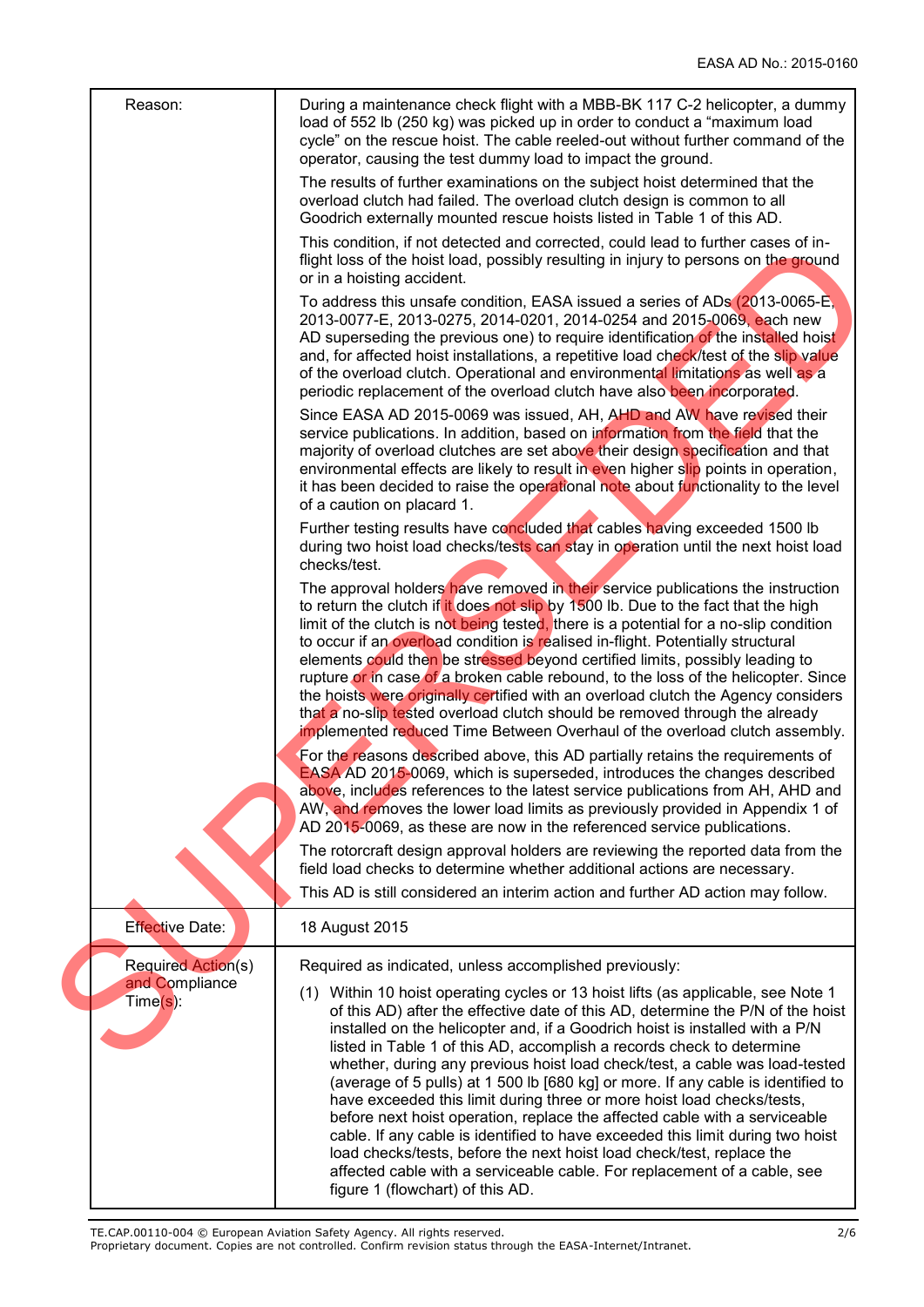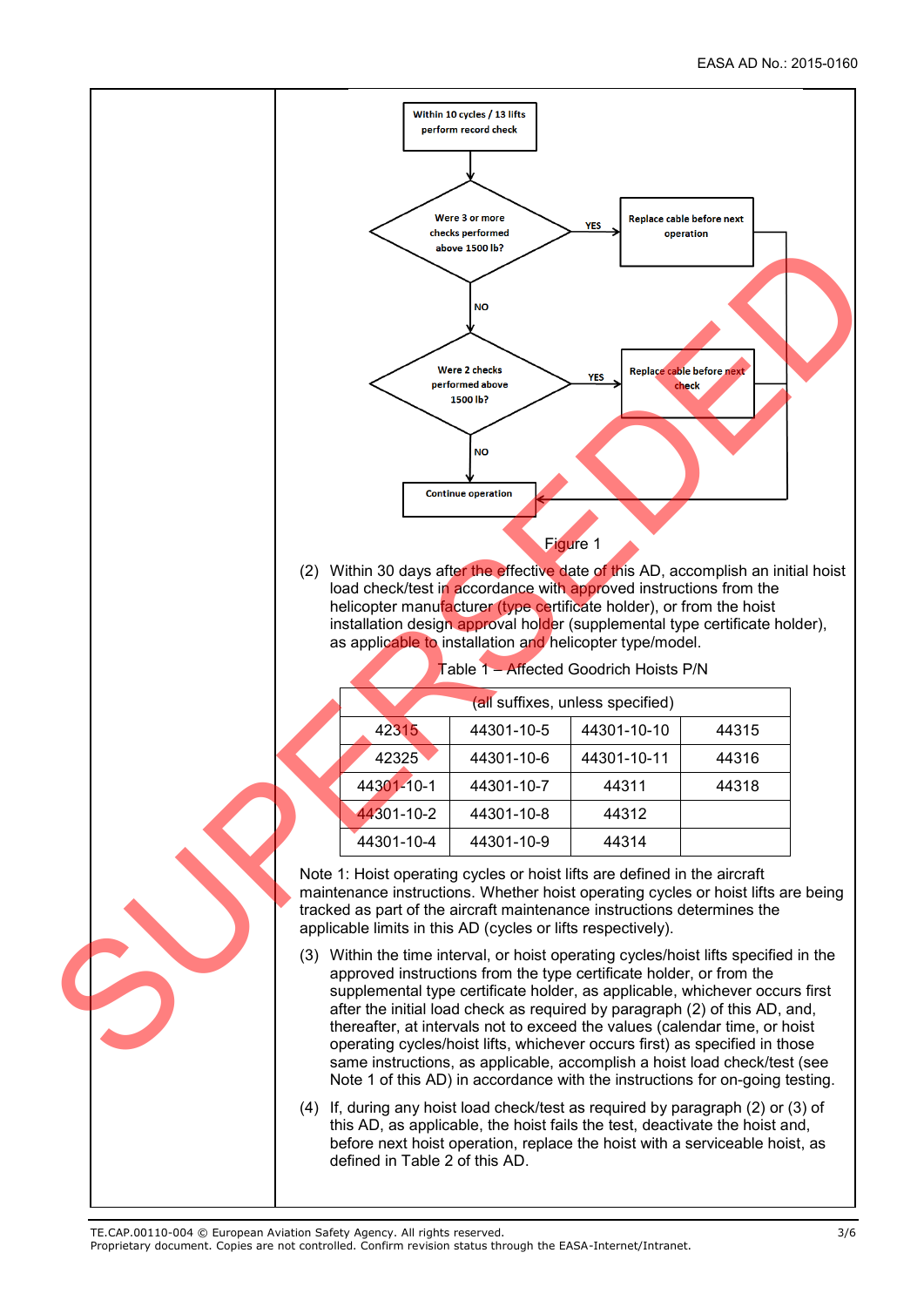

TE.CAP.00110-004 © European Aviation Safety Agency. All rights reserved. 4/6

Proprietary document. Copies are not controlled. Confirm revision status through the EASA-Internet/Intranet.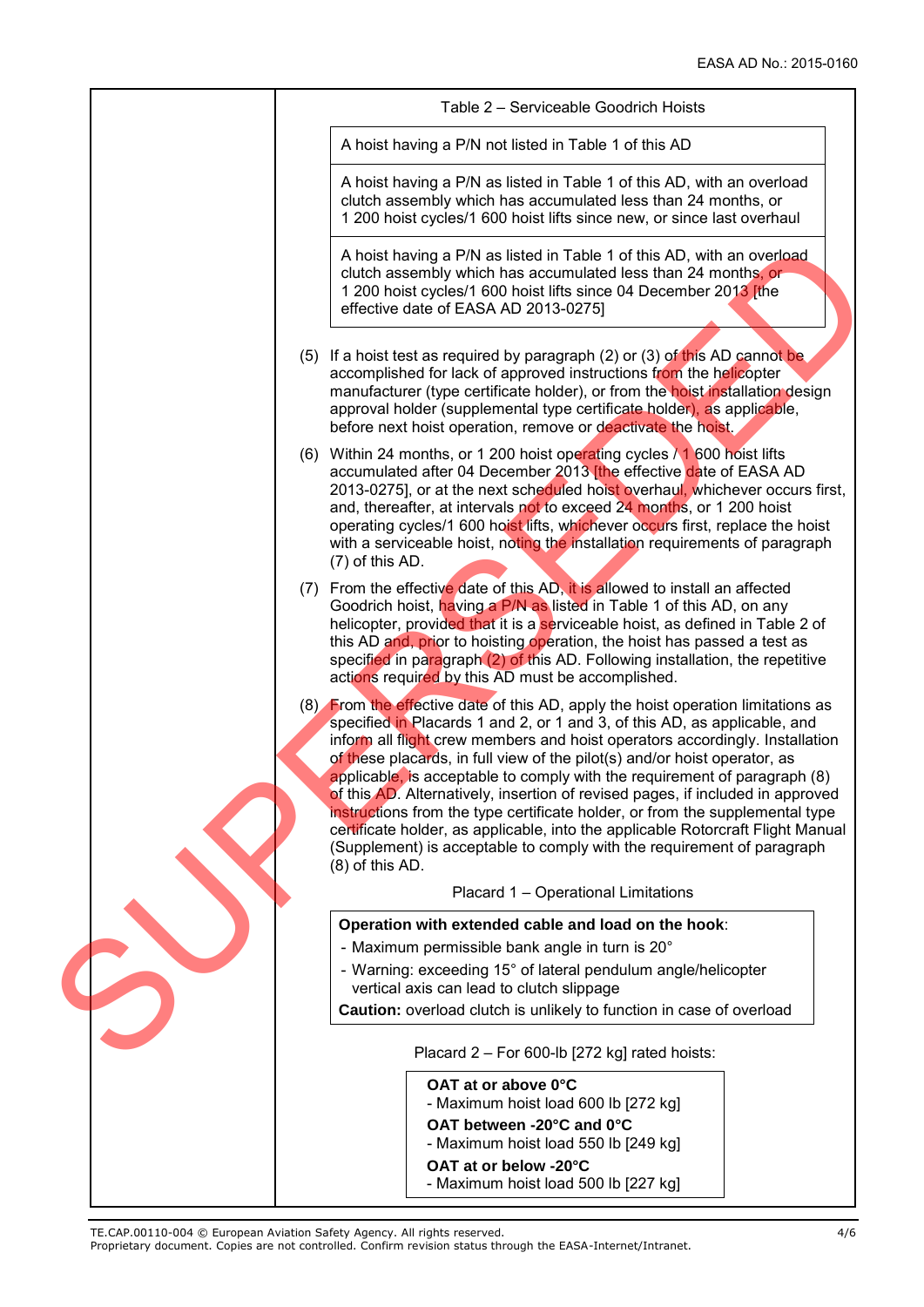|                    | Placard 3 - For 500-lb [227 kg] rated hoists:                                                                                                                                                                                                                                                                                                                                                                                      |
|--------------------|------------------------------------------------------------------------------------------------------------------------------------------------------------------------------------------------------------------------------------------------------------------------------------------------------------------------------------------------------------------------------------------------------------------------------------|
|                    | OAT at or above 0°C                                                                                                                                                                                                                                                                                                                                                                                                                |
|                    | - Maximum hoist load 500 lb [227 kg]<br>OAT between -20°C and 0°C                                                                                                                                                                                                                                                                                                                                                                  |
|                    | - Maximum hoist load 450 lb [204 kg]                                                                                                                                                                                                                                                                                                                                                                                               |
|                    | OAT at or below -20°C                                                                                                                                                                                                                                                                                                                                                                                                              |
|                    | - Maximum hoist load 400 lb [181 kg]                                                                                                                                                                                                                                                                                                                                                                                               |
|                    | (9) From the effective date of this AD, if a partial peel out occurs as described<br>in the approved instructions from the type certificate holder, or from the<br>supplemental type certificate holder, as applicable, before next flight,<br>remove or deactivate the hoist or, before next hoist operation, replace the<br>hoist with a serviceable hoist, noting the installation requirements of<br>paragraph (7) of this AD. |
|                    | (10) From the effective date of this AD, it is acceptable to install a replacement<br>cable on a hoist / helicopter, provided that, prior to installation, it is<br>determined that the cable was not previously load-tested at 1 500 lb [680<br>kg] or more.                                                                                                                                                                      |
|                    | Note 2: For EC 225 LP, EC175 B, MBB-BK117 D-2 and AW189 helicopters, the<br>applicable Component Maintenance Manual also contains relevant information<br>for the subject addressed by this AD. The Airworthiness Limitations of the<br>Instructions for Continued Airworthiness, if more stringent than this AD, remain<br>applicable.                                                                                            |
| Ref. Publications: | AHD ASB No. MBB-BK117 G-2-85A-038, Revision 4, dated 10 June 2015.                                                                                                                                                                                                                                                                                                                                                                 |
|                    | AHD ASB No. MBB-BK117 D-2-85A-004, original issue, dated 10 June 2015.                                                                                                                                                                                                                                                                                                                                                             |
|                    | AHD ASB No. EC135-85A-058, Revision 5, dated 10 June 2015.                                                                                                                                                                                                                                                                                                                                                                         |
|                    | AH ASB No. AS365-25.01.25, Revision 5, dated 10 June 2015.                                                                                                                                                                                                                                                                                                                                                                         |
|                    | AH ASB No. AS332-25.02.70, Revision 5, dated 10 June 2015.                                                                                                                                                                                                                                                                                                                                                                         |
|                    | AH ASB No. EC225-25A133, Revision 5, dated 10 June 2015.                                                                                                                                                                                                                                                                                                                                                                           |
|                    | AgustaWestland BT 139-430, original issue, dated 11 June 2015.                                                                                                                                                                                                                                                                                                                                                                     |
|                    | AgustaWestland BT 109-095, original issue, dated 11 June 2015.                                                                                                                                                                                                                                                                                                                                                                     |
|                    | AgustaWestland BT 189-028, original issue, dated 11 June 2015.                                                                                                                                                                                                                                                                                                                                                                     |
|                    | Bell Helicopter Textron Canada Ltd.: None.                                                                                                                                                                                                                                                                                                                                                                                         |
|                    | Bell Helicopter Textron, Inc.: None.                                                                                                                                                                                                                                                                                                                                                                                               |
|                    | MD Helicopters, Inc.: None.                                                                                                                                                                                                                                                                                                                                                                                                        |
|                    | Sikorsky Aircraft Corporation: None.                                                                                                                                                                                                                                                                                                                                                                                               |
| Remarks:           | 1. If requested and appropriately substantiated, EASA can approve<br>Alternative Methods of Compliance for this.                                                                                                                                                                                                                                                                                                                   |
|                    | 2. This AD was posted on 26 June 2015 as PAD 15-086 for consultation until<br>30 June 2015. The Comment Response Document can be found at<br>http://ad.easa.europa.eu/.                                                                                                                                                                                                                                                            |
|                    | Enquiries regarding this AD should be referred to the Safety Information<br>3.<br>Section, Certification Directorate, EASA. E-mail: ADs@easa.europa.eu.                                                                                                                                                                                                                                                                            |
|                    | 4. For any question concerning the technical content of the requirements in<br>this AD, please contact one of the following, as applicable to helicopter (TC<br>holder) or hoist installation approval (STC holder):                                                                                                                                                                                                               |
|                    | AgustaWestland S.p.A. Customer Support,<br>Via del Gregge, 100 - 21015 Lonate Pozzolo (VA) - Italy<br>Telephone + 39 0331 664600, Fax + 39 0331 664684<br>E-mail: custserv@agustawestland.com.                                                                                                                                                                                                                                     |